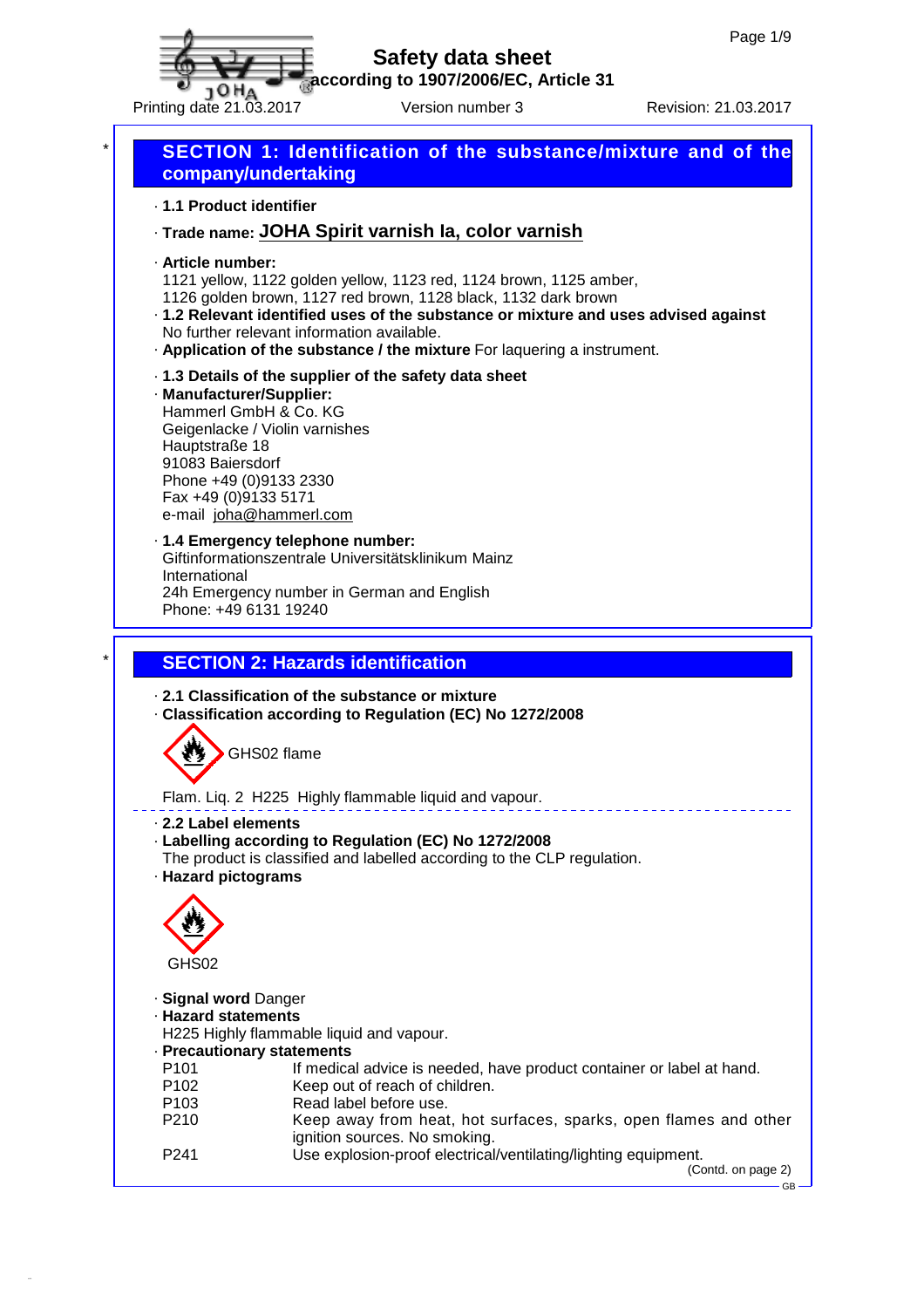**according to 1907/2006/EC, Article 31**

| Trade name: JOHA Spirit varnish Ia, color varnish |  |
|---------------------------------------------------|--|

rsion number 3 Revision: 21.03.2017

| P <sub>280</sub>                                        | (Contd. of page 1)<br>Wear protective gloves/protective clothing/eye protection/face protection.                      |
|---------------------------------------------------------|-----------------------------------------------------------------------------------------------------------------------|
|                                                         | P303+P361+P353 IF ON SKIN (or hair): Take off immediately all contaminated clothing.<br>Rinse skin with water/shower. |
| P403+P235                                               | Store in a well-ventilated place. Keep cool.                                                                          |
| P <sub>501</sub>                                        | Dispose of contents/container in accordance with local/regional/national/<br>international regulations.               |
| · Additional information:                               |                                                                                                                       |
|                                                         | 67 % of the mixture consists of component(s) of unknown toxicity.                                                     |
|                                                         | · Labelling of packages where the contents do not exceed 125 ml                                                       |
| · Hazard pictograms                                     |                                                                                                                       |
|                                                         |                                                                                                                       |
| GHS02                                                   |                                                                                                                       |
| · Signal word Danger                                    |                                                                                                                       |
| . Hazard statements Void                                |                                                                                                                       |
| · Precautionary statements                              |                                                                                                                       |
|                                                         | P101 If medical advice is needed, have product container or label at hand.                                            |
|                                                         |                                                                                                                       |
|                                                         | P102 Keep out of reach of children.                                                                                   |
| P <sub>103</sub> Read label before use.                 |                                                                                                                       |
|                                                         |                                                                                                                       |
| 2.3 Other hazards                                       |                                                                                                                       |
|                                                         | · Results of PBT and vPvB assessment                                                                                  |
| · PBT: Not applicable.<br>$\cdot$ vPvB: Not applicable. |                                                                                                                       |

### \* **SECTION 3: Composition/information on ingredients**

#### · **3.2 Chemical characterisation: Mixtures**

· **Description:** Mixture of substances listed below with nonhazardous additions.

|  | · Dangerous components: |  |  |
|--|-------------------------|--|--|
|--|-------------------------|--|--|

| $CAS: 64-17-5$                     | ethanol              | $\circ$ Flam. Lig. 2, H225 | 50-99%         |
|------------------------------------|----------------------|----------------------------|----------------|
| EINECS: 200-578-6                  |                      |                            |                |
| CAS: 107-98-2<br>EINECS: 203-539-1 | 1-methoxy-2-propanol | $\circ$ Flam. Lig. 3, H226 | $ 2.5 - 10\% $ |
|                                    |                      |                            |                |

· **Additional information:** For the wording of the listed hazard phrases refer to section 16.

## **SECTION 4: First aid measures**

#### · **4.1 Description of first aid measures**

- · **After inhalation:** Supply fresh air; consult doctor in case of complaints.
- · **After skin contact:** Generally the product does not irritate the skin.
- · **After eye contact:** Rinse opened eye for several minutes under running water.
- · **After swallowing:** If symptoms persist consult doctor.
- · **4.2 Most important symptoms and effects, both acute and delayed** No further relevant information available.
- · **4.3 Indication of any immediate medical attention and special treatment needed** No further relevant information available.

(Contd. on page 3)

GB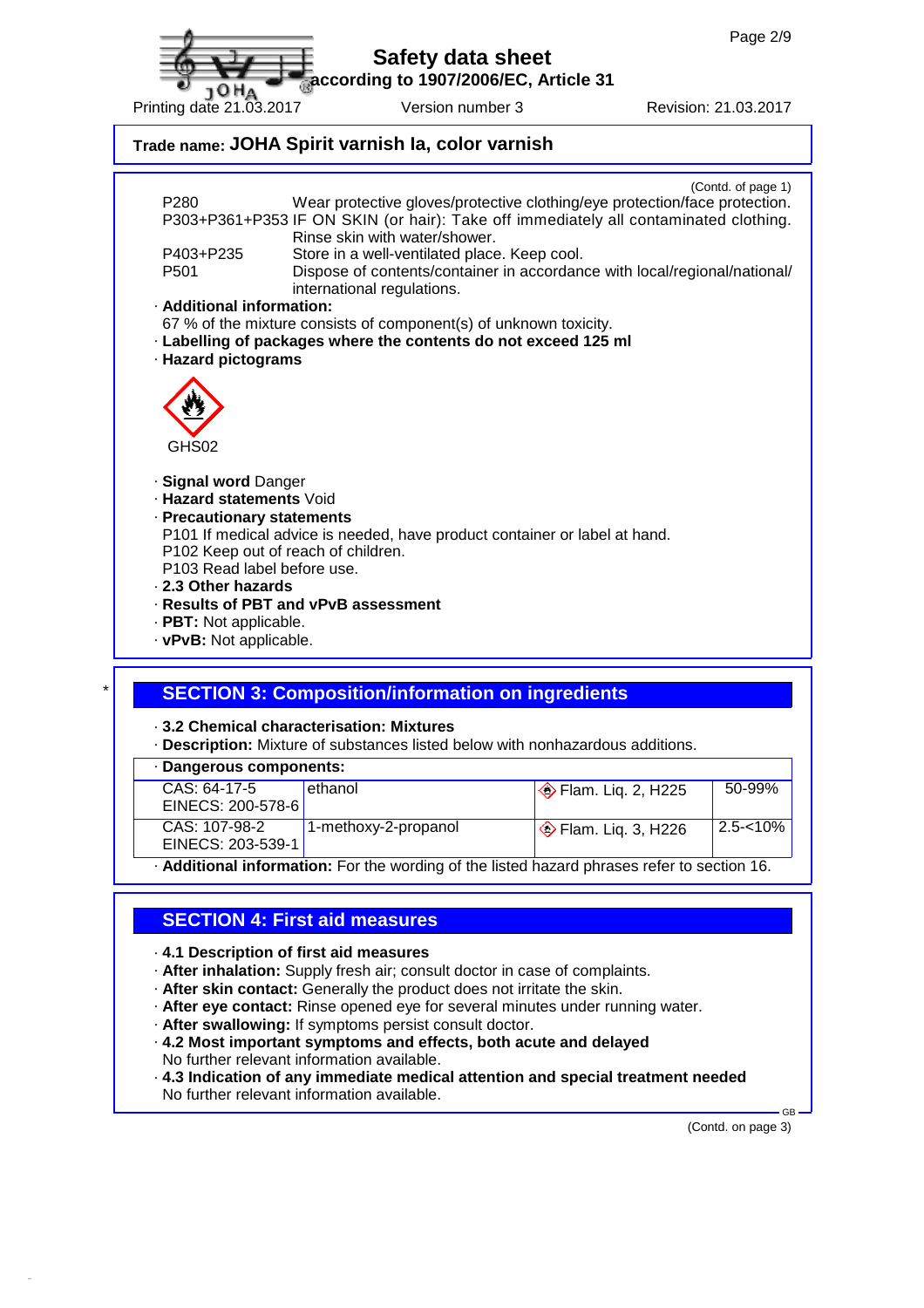**according to 1907/2006/EC, Article 31**

## **Trade name: JOHA Spirit varnish Ia, color varnish**

(Contd. of page 2)

## **SECTION 5: Firefighting measures**

- · **5.1 Extinguishing media**
- · **Suitable extinguishing agents:**
- CO2, powder or water spray. Fight larger fires with water spray or alcohol resistant foam.
- · **For safety reasons unsuitable extinguishing agents:** Water with full jet
- · **5.2 Special hazards arising from the substance or mixture**
- No further relevant information available.
- · **5.3 Advice for firefighters**
- · **Protective equipment:** No special measures required.

### **SECTION 6: Accidental release measures**

- · **6.1 Personal precautions, protective equipment and emergency procedures** Wear protective equipment. Keep unprotected persons away.
- · **6.2 Environmental precautions:** Do not allow to enter sewers/ surface or ground water.
- · **6.3 Methods and material for containment and cleaning up:**

Absorb with liquid-binding material (sand, diatomite, acid binders, universal binders, sawdust).

- Ensure adequate ventilation.
- · **6.4 Reference to other sections**
- See Section 7 for information on safe handling.
- See Section 8 for information on personal protection equipment.
- See Section 13 for disposal information.

## \* **SECTION 7: Handling and storage**

- · **7.1 Precautions for safe handling** No special measures required.
- · **Information about fire and explosion protection:** Keep ignition sources away - Do not smoke.
- Protect against electrostatic charges.
- · **7.2 Conditions for safe storage, including any incompatibilities**
- · **Storage:**
- · **Requirements to be met by storerooms and receptacles:** Store in a cool location.
- · **Information about storage in one common storage facility:** Not required.
- · **Further information about storage conditions:** Keep container tightly sealed.
- 
- Store in cool, dry conditions in well sealed receptacles.
- · **7.3 Specific end use(s)** No further relevant information available.

## \* **SECTION 8: Exposure controls/personal protection**

- · **Additional information about design of technical facilities:** No further data; see item 7.
- · **8.1 Control parameters**

· **Ingredients with limit values that require monitoring at the workplace:**

### **64-17-5 ethanol**

WEL Long-term value: 1920 mg/m<sup>3</sup>, 1000 ppm

(Contd. on page 4)

GB

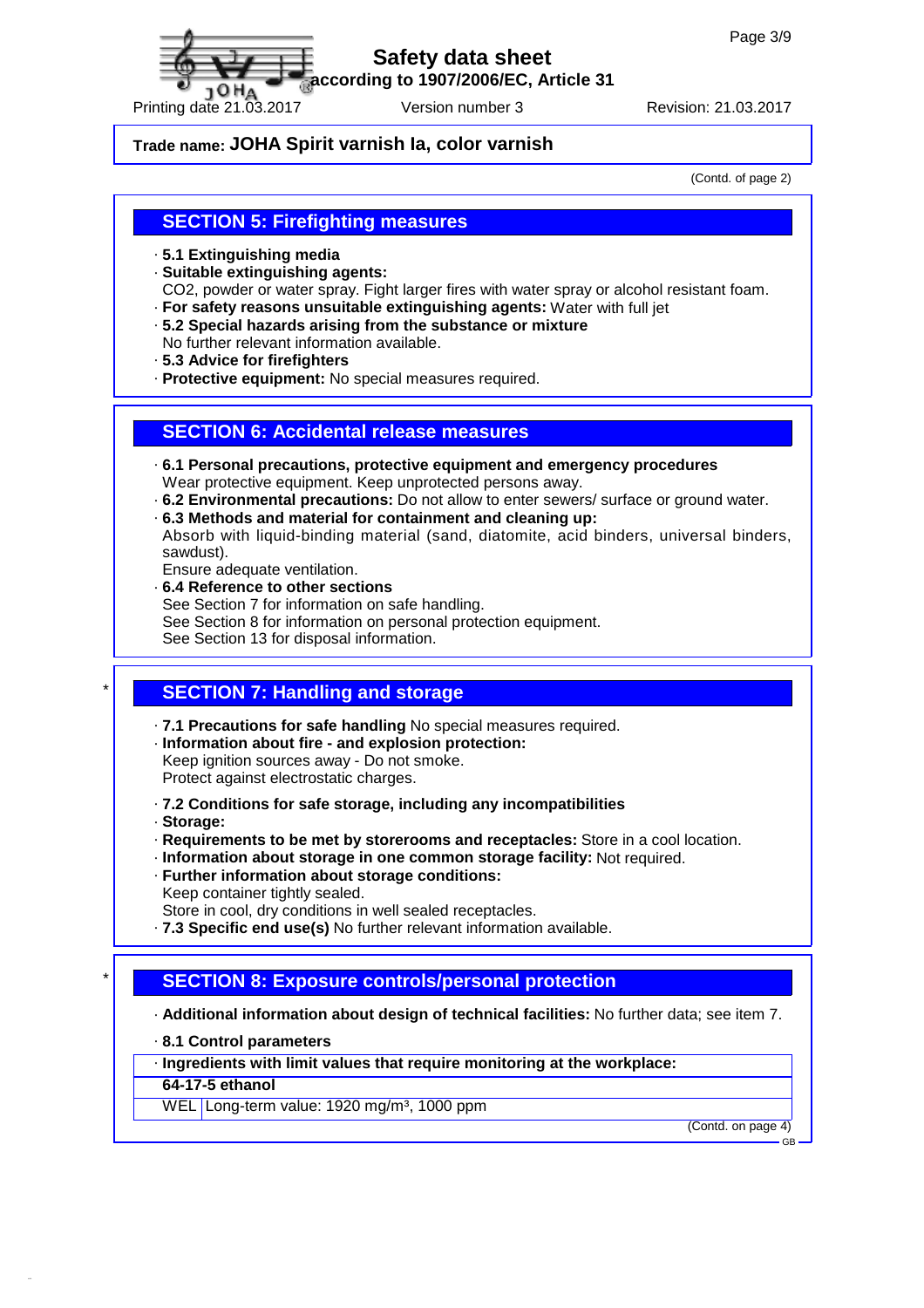**according to 1907/2006/EC, Article 31**

10 HA Printing date 21.03.2017 Version number 3 Revision: 21.03.2017

# **Trade name: JOHA Spirit varnish Ia, color varnish**

(Contd. of page 3)

### **107-98-2 1-methoxy-2-propanol**

WEL Short-term value: 560 mg/m<sup>3</sup>, 150 ppm Long-term value: 375 mg/m<sup>3</sup>, 100 ppm Sk

· **Additional information:** The lists valid during the making were used as basis.

### · **8.2 Exposure controls**

· **Personal protective equipment:**

· **General protective and hygienic measures:**

Wash hands before breaks and at the end of work.

- · **Respiratory protection:** Not required.
- · **Protection of hands:**

The glove material has to be impermeable and resistant to the product/ the substance/ the preparation.

Due to missing tests no recommendation to the glove material can be given for the product/ the preparation/ the chemical mixture.

Selection of the glove material on consideration of the penetration times, rates of diffusion and the degradation

### · **Material of gloves**

The selection of the suitable gloves does not only depend on the material, but also on further marks of quality and varies from manufacturer to manufacturer. As the product is a preparation of several substances, the resistance of the glove material can not be calculated in advance and has therefore to be checked prior to the application.

### · **Penetration time of glove material**

The exact break trough time has to be found out by the manufacturer of the protective gloves and has to be observed.

· **Eye protection:**



Tightly sealed goggles

· **Flash point:** 13 °C

· **Decomposition temperature:** Not determined.

| . 9.1 Information on basic physical and chemical properties<br><b>General Information</b> |                                    |
|-------------------------------------------------------------------------------------------|------------------------------------|
| · Appearance:<br>Form:                                                                    | Fluid                              |
| Colour:                                                                                   | According to product specification |
| · Odour:                                                                                  | Characteristic                     |
| Odour threshold:                                                                          | Not determined.                    |
| · pH-value:                                                                               | Not determined.                    |
| Change in condition                                                                       |                                    |
| <b>Melting point/freezing point:</b>                                                      | Undetermined.                      |
| Initial boiling point and boiling range: 78 °C                                            |                                    |

· **Flammability (solid, gas):** Not applicable. · **Ignition temperature:** 425 °C

(Contd. on page 5)

GB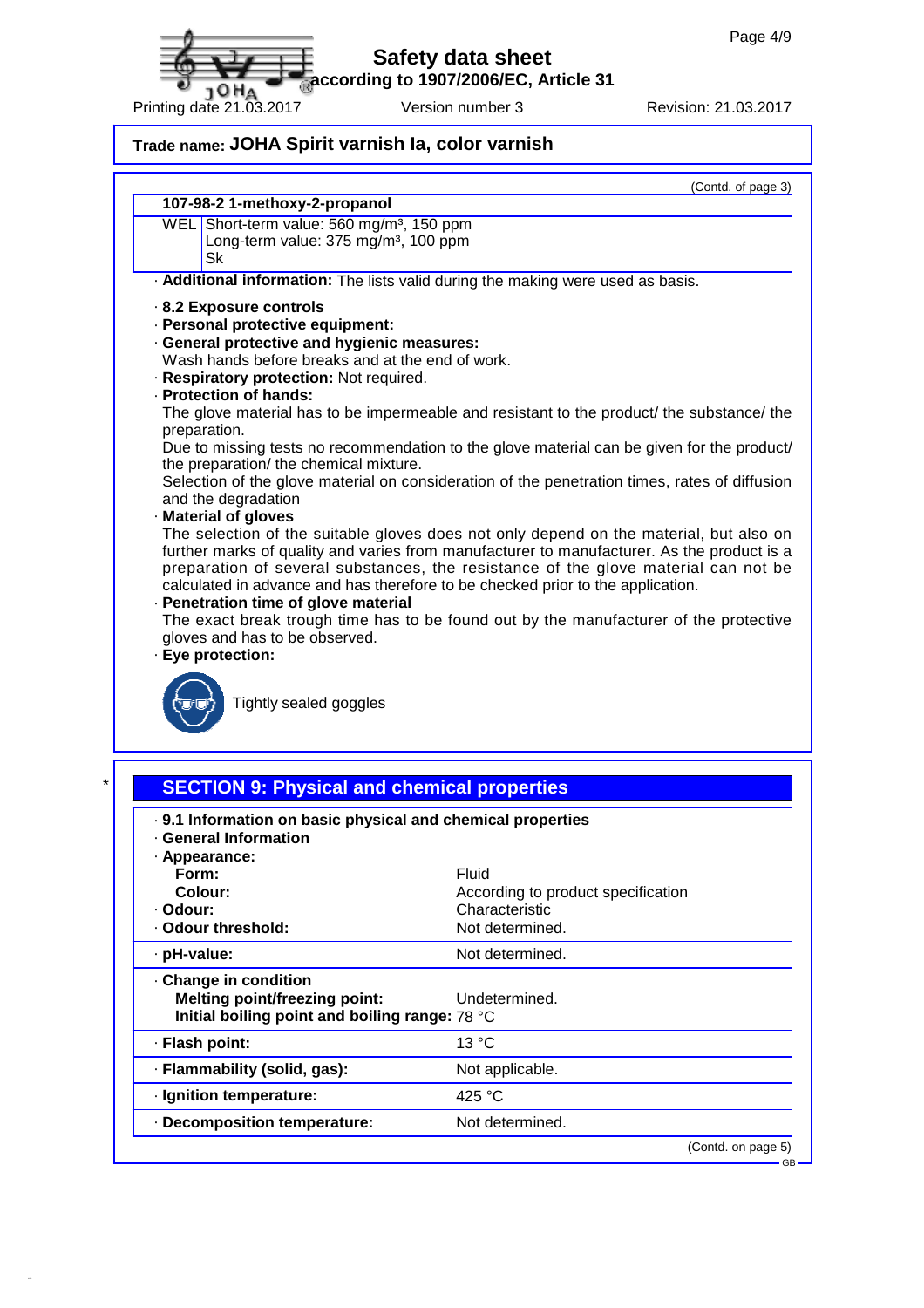GB

# **Safety data sheet**

**according to 1907/2006/EC, Article 31**

10 HA Printing date 21.03.2017 Version number 3 Revision: 21.03.2017

# **Trade name: JOHA Spirit varnish Ia, color varnish**

|                                                                            | (Contd. of page 4)                                                                             |
|----------------------------------------------------------------------------|------------------------------------------------------------------------------------------------|
| · Auto-ignition temperature:                                               | Product is not selfigniting.                                                                   |
| · Explosive properties:                                                    | Product is not explosive. However, formation of<br>explosive air/vapour mixtures are possible. |
| <b>Explosion limits:</b><br>Lower:<br>Upper:                               | $3.5$ Vol %<br>15.0 Vol %                                                                      |
| · Vapour pressure at 20 °C:                                                | $59$ hPa                                                                                       |
| · Density:<br>· Relative density<br>· Vapour density<br>- Evaporation rate | Not determined.<br>Not determined.<br>Not determined.<br>Not determined.                       |
| · Solubility in / Miscibility with<br>water:                               | Not miscible or difficult to mix.                                                              |
| · Partition coefficient: n-octanol/water:                                  | Not determined.                                                                                |
| · Viscosity:<br>Dynamic:<br>Kinematic:                                     | Not determined.<br>Not determined.                                                             |
| · Solvent content:<br><b>Organic solvents:</b>                             | 72.2 %                                                                                         |
| Solids content:<br>. 9.2 Other information                                 | 25.0%<br>No further relevant information available.                                            |

## **SECTION 10: Stability and reactivity**

- · **10.1 Reactivity** No further relevant information available.
- · **10.2 Chemical stability**
- · **Thermal decomposition / conditions to be avoided:**
- No decomposition if used according to specifications.
- · **10.3 Possibility of hazardous reactions** No dangerous reactions known.
- · **10.4 Conditions to avoid** No further relevant information available.
- · **10.5 Incompatible materials:** No further relevant information available.
- · **10.6 Hazardous decomposition products:** No dangerous decomposition products known.

# \* **SECTION 11: Toxicological information**

· **11.1 Information on toxicological effects**

· **Acute toxicity** Based on available data, the classification criteria are not met.

| <b>LD/LC50 values relevant for classification:</b> |                  |                                        |  |
|----------------------------------------------------|------------------|----------------------------------------|--|
| 64-17-5 ethanol                                    |                  |                                        |  |
| Oral                                               | LD50             | 3450 mg/kg (mouse)                     |  |
|                                                    |                  | 7060 mg/kg (rat)                       |  |
|                                                    |                  | 6300 mg/kg (rabbit)                    |  |
| Dermal                                             | LD <sub>50</sub> | > 2000 mg/kg (rat)                     |  |
|                                                    |                  | Inhalative LC50/4 h $20000$ mg/l (rat) |  |
|                                                    |                  | (Contd. on page 6)                     |  |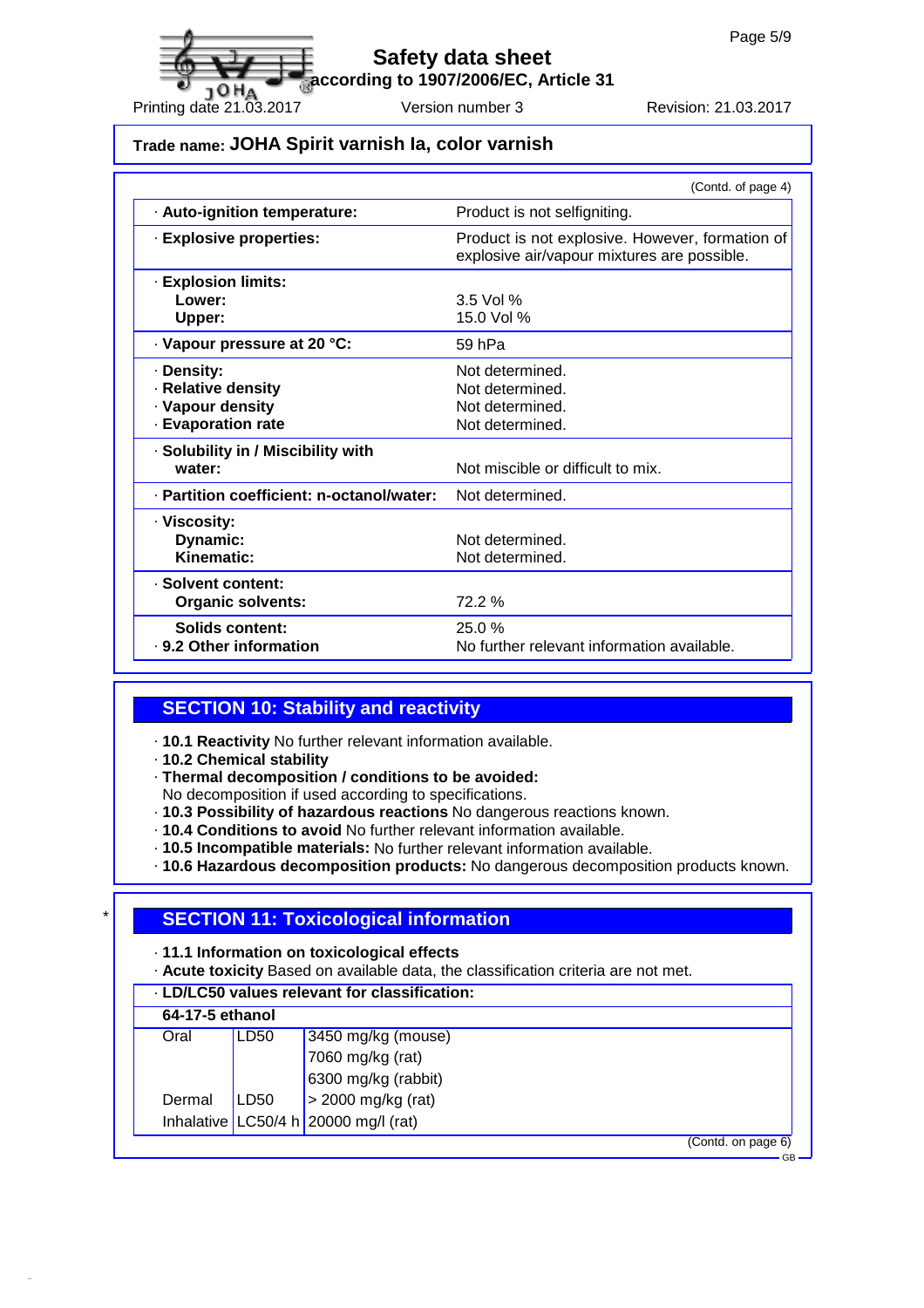

**according to 1907/2006/EC, Article 31**

# **Trade name: JOHA Spirit varnish Ia, color varnish**

(Contd. of page 5)

| 107-98-2 1-methoxy-2-propanol |  |
|-------------------------------|--|
|-------------------------------|--|

Oral LD50 4016 mg/kg (rat)

Dermal LD50 13000 mg/kg (rabbit)

· **Primary irritant effect:**

· **Skin corrosion/irritation** Based on available data, the classification criteria are not met.

· **Serious eye damage/irritation**

Based on available data, the classification criteria are not met.

· **Respiratory or skin sensitisation**

Based on available data, the classification criteria are not met.

· **CMR effects (carcinogenity, mutagenicity and toxicity for reproduction)**

· **Germ cell mutagenicity** Based on available data, the classification criteria are not met.

· **Carcinogenicity** Based on available data, the classification criteria are not met.

· **Reproductive toxicity** Based on available data, the classification criteria are not met.

· **STOT-single exposure** Based on available data, the classification criteria are not met.

· **STOT-repeated exposure** Based on available data, the classification criteria are not met.

· **Aspiration hazard** Based on available data, the classification criteria are not met.

# **SECTION 12: Ecological information**

· **12.1 Toxicity**

· **Aquatic toxicity:** No further relevant information available.

| · Type of test Effective concentration Method<br><b>Assessment</b>                                                                                             |                                                                                          |  |
|----------------------------------------------------------------------------------------------------------------------------------------------------------------|------------------------------------------------------------------------------------------|--|
| 64-17-5 ethanol                                                                                                                                                |                                                                                          |  |
|                                                                                                                                                                | EC50 (48h) 9268 mg/l (daphnia magna)                                                     |  |
|                                                                                                                                                                | $LC50$ (48h) 8140 mg/l (gol)                                                             |  |
|                                                                                                                                                                | LC50 (24h) $\vert$ > 100 mg/l (daphnia magna)                                            |  |
|                                                                                                                                                                | EC5 (16h) 6500 mg/l (Pseudomonas Putita)                                                 |  |
|                                                                                                                                                                | 107-98-2 1-methoxy-2-propanol                                                            |  |
|                                                                                                                                                                | LC50 (48h) 23300 mg/l (daphnia magna)                                                    |  |
|                                                                                                                                                                | $LC50 (96h) > 6800$ mg/l (gol)                                                           |  |
|                                                                                                                                                                | $EC50$ (3h) $\vert$ > 1000 mg/l (Pseudomonas Putita)                                     |  |
| . 12.2 Persistence and degradability No further relevant information available.<br>. 12.3 Bioaccumulative potential No further relevant information available. |                                                                                          |  |
|                                                                                                                                                                | . 12.4 Mobility in soil No further relevant information available.                       |  |
| · Additional ecological information:                                                                                                                           |                                                                                          |  |
| · General notes:                                                                                                                                               |                                                                                          |  |
|                                                                                                                                                                | Water hazard class 1 (German Regulation) (Self-assessment): slightly hazardous for water |  |
| Do not allow undiluted product or large quantities of it to reach ground water, water course<br>or sewage system.                                              |                                                                                          |  |

· **12.5 Results of PBT and vPvB assessment**

· **PBT:** Not applicable.

· **vPvB:** Not applicable.

· **12.6 Other adverse effects** No further relevant information available.

(Contd. on page 7)

**GB**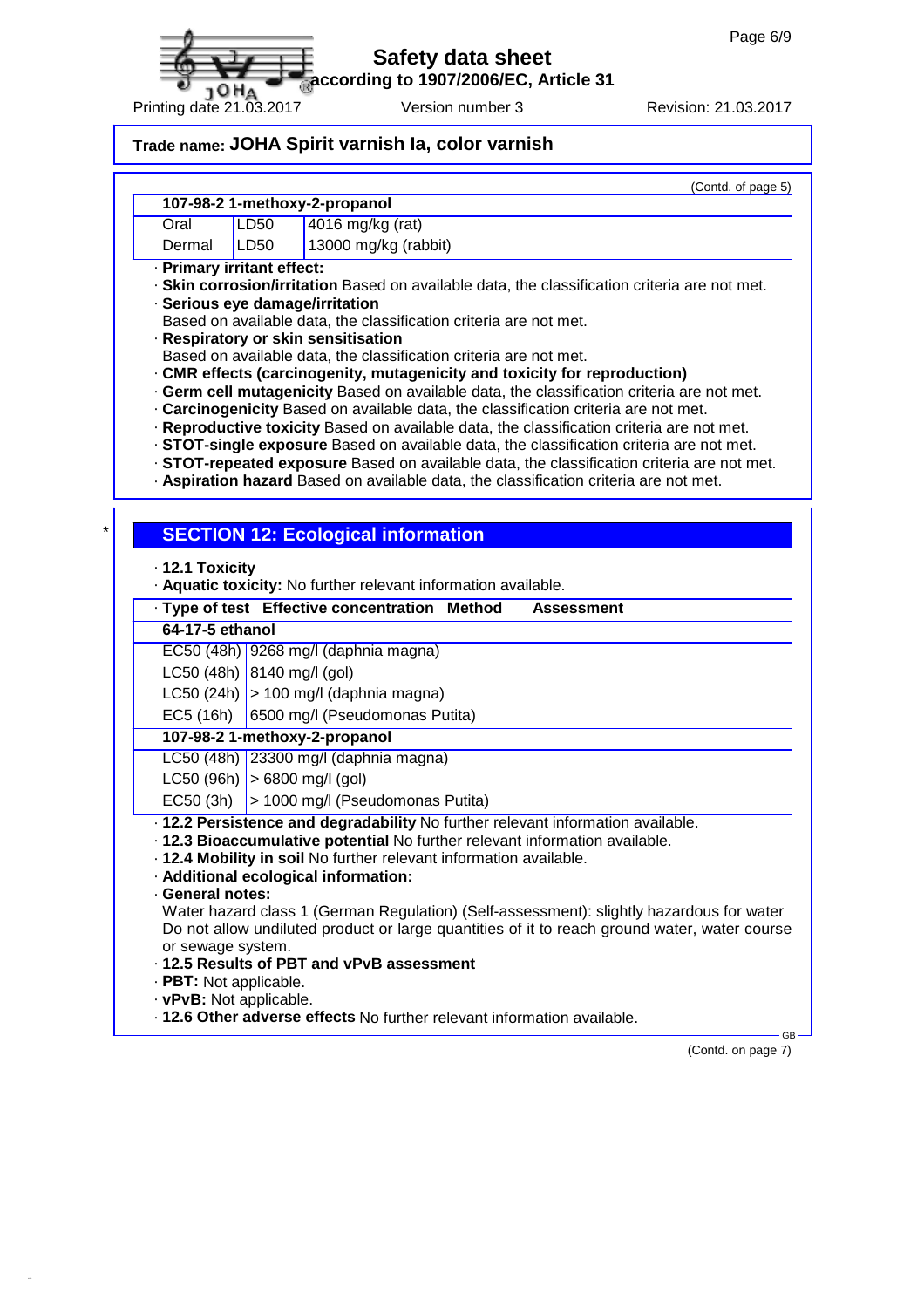**according to 1907/2006/EC, Article 31**

# **Trade name: JOHA Spirit varnish Ia, color varnish**

(Contd. of page 6)

### \* **SECTION 13: Disposal considerations**

· **13.1 Waste treatment methods**

· **Recommendation**

Must not be disposed together with household garbage. Do not allow product to reach sewage system.

### · **European waste catalogue**

08 01 11\* waste paint and varnish containing organic solvents or other hazardous substances

· **Uncleaned packaging:**

· **Recommendation:** Disposal must be made according to official regulations.

| <b>SECTION 14: Transport information</b>                                                              |                                                                                                                             |
|-------------------------------------------------------------------------------------------------------|-----------------------------------------------------------------------------------------------------------------------------|
| . 14.1 UN-Number<br>· ADR, IMDG, IATA                                                                 | <b>UN1170</b>                                                                                                               |
| · 14.2 UN proper shipping name<br>$·$ ADR<br>· IMDG<br>· IATA                                         | 1170 ETHANOL (ETHYL ALCOHOL) mixture<br>ETHANOL (ETHYL ALCOHOL) mixture<br><b>ETHANOL mixture</b>                           |
| · 14.3 Transport hazard class(es)                                                                     |                                                                                                                             |
| · ADR, IMDG, IATA                                                                                     |                                                                                                                             |
| · Class<br>· Label                                                                                    | 3 Flammable liquids.<br>3                                                                                                   |
| 14.4 Packing group<br>· ADR, IMDG, IATA                                                               | $\mathbf{I}$                                                                                                                |
| · 14.5 Environmental hazards:<br>· Marine pollutant:                                                  | No                                                                                                                          |
| · 14.6 Special precautions for user<br>· Danger code (Kemler):<br>· EMS Number:<br>· Stowage Category | Warning: Flammable liquids.<br>33<br>$F-E, S-D$<br>A                                                                        |
| · 14.7 Transport in bulk according to Annex<br>Il of Marpol and the IBC Code                          | Not applicable.                                                                                                             |
| · Transport/Additional information:                                                                   |                                                                                                                             |
| · ADR<br>· Limited quantities (LQ)<br>· Excepted quantities (EQ)                                      | 1L<br>Code: E2<br>Maximum net quantity per inner packaging:<br>30 ml<br>Maximum net quantity per outer packaging:<br>500 ml |
|                                                                                                       | (Contd. on page 8)                                                                                                          |

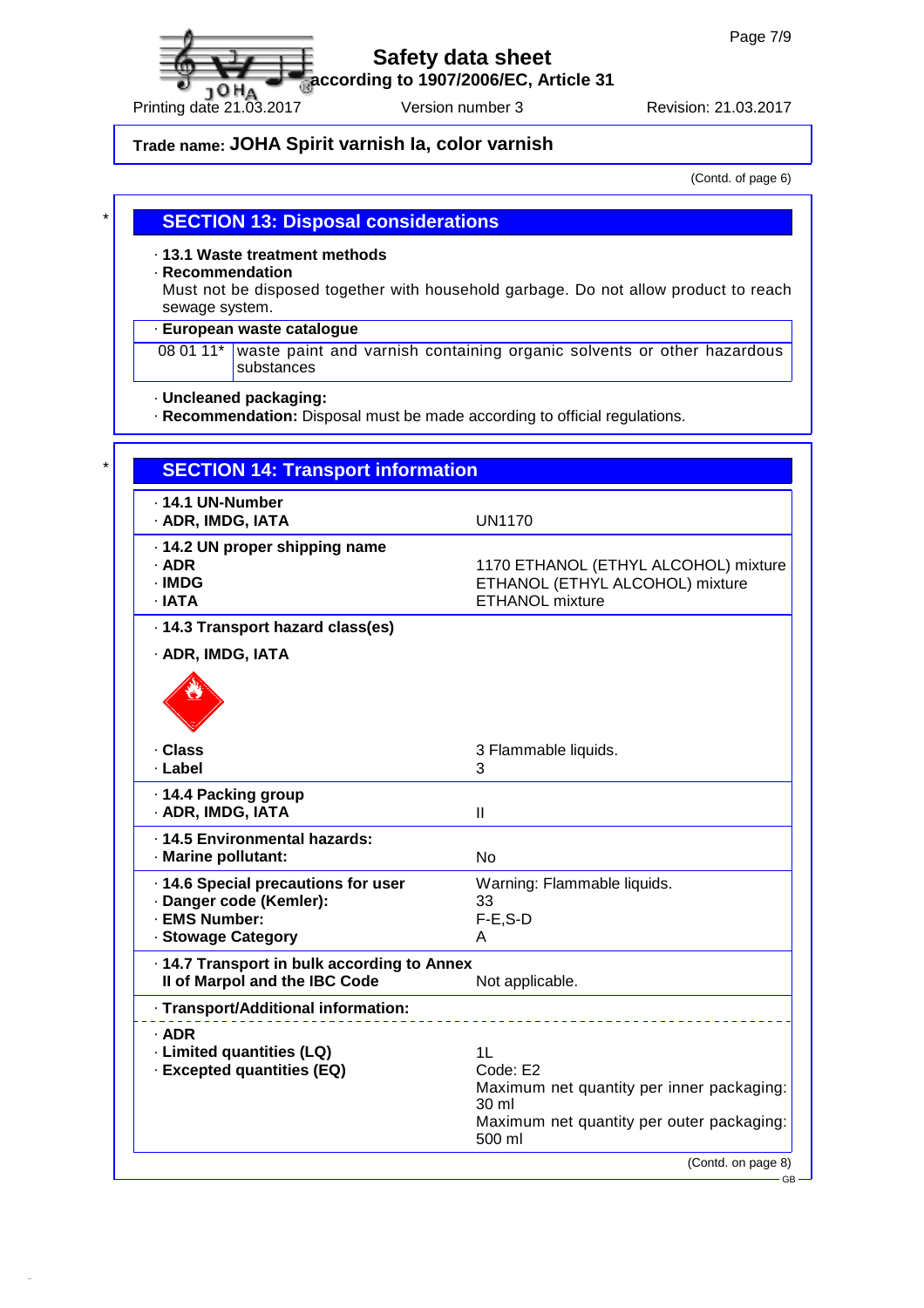**according to 1907/2006/EC, Article 31**

 $\bullet$  10H<sub>A</sub>  $\bullet$  10H<sub>A</sub> Wester the Version number 3 Revision: 21.03.2017

# **Trade name: JOHA Spirit varnish Ia, color varnish**

|                                                                   | (Contd. of page 7)                                                                                                                    |
|-------------------------------------------------------------------|---------------------------------------------------------------------------------------------------------------------------------------|
| · Transport category<br>· Tunnel restriction code                 | 2<br>D/E                                                                                                                              |
| · IMDG<br>· Limited quantities (LQ)<br>· Excepted quantities (EQ) | 11<br>Code: E2<br>Maximum net quantity per inner packaging:<br>$30 \text{ ml}$<br>Maximum net quantity per outer packaging:<br>500 ml |
| · UN "Model Regulation":                                          | UN 1170 ETHANOL (ETHYL ALCOHOL)<br>MIXTURE, 3, II                                                                                     |

# **SECTION 15: Regulatory information**

### · **15.1 Safety, health and environmental regulations/legislation specific for the substance or mixture**

- · **Labelling according to Regulation (EC) No 1272/2008**
- The product is classified and labelled according to the CLP regulation.

### · **Hazard pictograms**



### · **Signal word** Danger

#### · **Hazard statements**

H225 Highly flammable liquid and vapour.

### · **Precautionary statements**

| · Precautionary statements                                             |                                                                                        |  |  |
|------------------------------------------------------------------------|----------------------------------------------------------------------------------------|--|--|
| P <sub>101</sub>                                                       | If medical advice is needed, have product container or label at hand.                  |  |  |
| P <sub>102</sub>                                                       | Keep out of reach of children.                                                         |  |  |
| P <sub>103</sub>                                                       | Read label before use.                                                                 |  |  |
| P <sub>210</sub>                                                       | Keep away from heat, hot surfaces, sparks, open flames and other                       |  |  |
|                                                                        | ignition sources. No smoking.                                                          |  |  |
| P <sub>241</sub>                                                       | Use explosion-proof electrical/ventilating/lighting equipment.                         |  |  |
| P <sub>280</sub>                                                       | Wear protective gloves/protective clothing/eye protection/face protection.             |  |  |
|                                                                        | P303+P361+P353 IF ON SKIN (or hair): Take off immediately all contaminated clothing.   |  |  |
|                                                                        | Rinse skin with water/shower.                                                          |  |  |
| P403+P235                                                              | Store in a well-ventilated place. Keep cool.                                           |  |  |
| P <sub>501</sub>                                                       | Dispose of contents/container in accordance with local/regional/national/              |  |  |
|                                                                        | international regulations.                                                             |  |  |
| Directive 2012/18/EU                                                   |                                                                                        |  |  |
|                                                                        | . Named dangerous substances - ANNEX I None of the ingredients is listed.              |  |  |
|                                                                        | · Seveso category P5c FLAMMABLE LIQUIDS                                                |  |  |
|                                                                        | . Qualifying quantity (tonnes) for the application of lower-tier requirements 5,000 t  |  |  |
|                                                                        |                                                                                        |  |  |
|                                                                        | . Qualifying quantity (tonnes) for the application of upper-tier requirements 50,000 t |  |  |
| - REGULATION (EC) No 1907/2006 ANNEX XVII Conditions of restriction: 3 |                                                                                        |  |  |

· **National regulations:**

· **Waterhazard class:** Water hazard class 1 (Self-assessment): slightly hazardous for water. (Contd. on page 9)

 $-$  GB  $-$